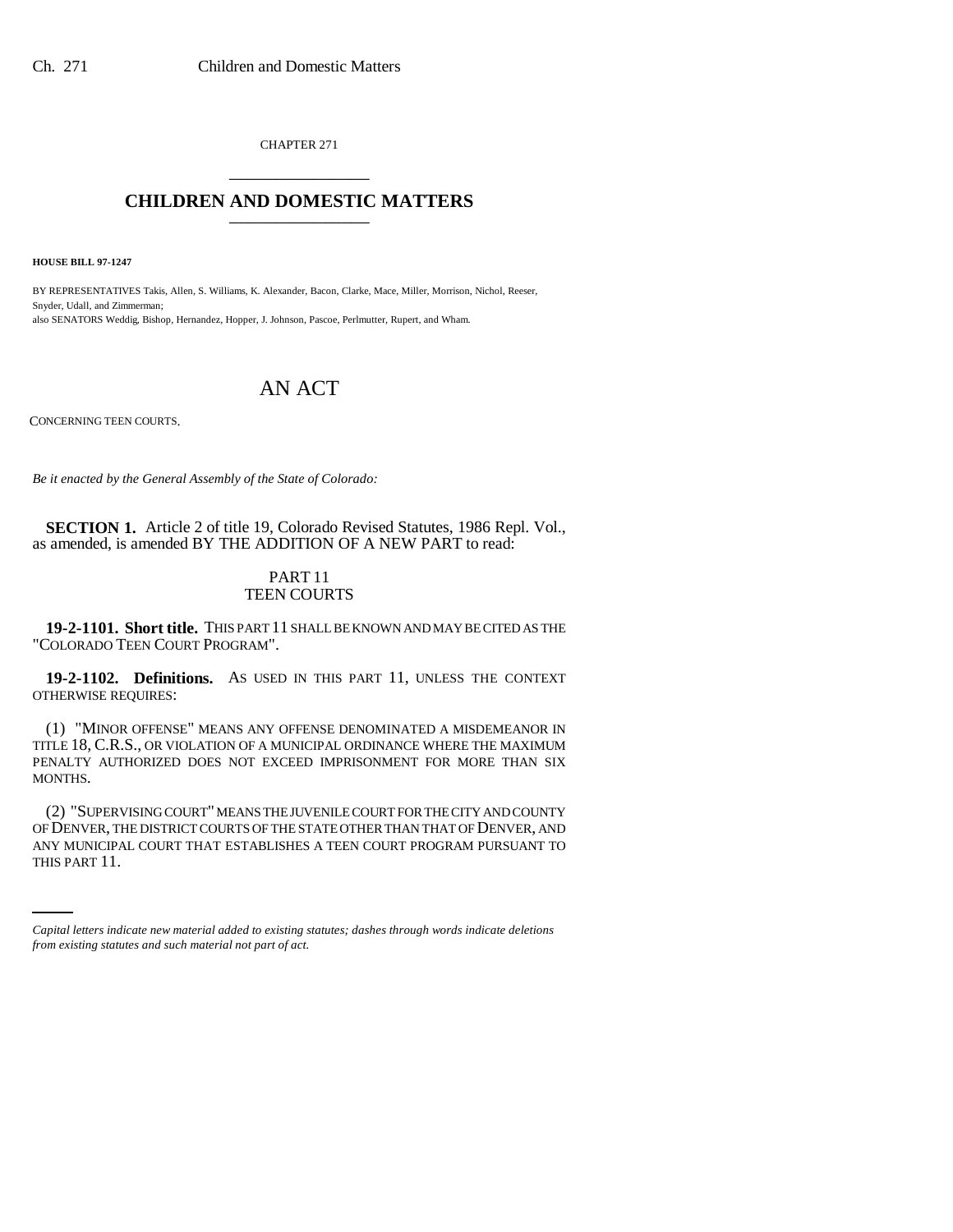(3) "TEEN" MEANS ANY PERSON OVER THE AGE OF TWELVE YEARS AND UNDER THE AGE OF NINETEEN YEARS WHO IS ENROLLED IN SCHOOL.

(4) "TEEN COURT JUDGE" MEANS A VOLUNTEER, LICENSED TO PRACTICE LAW IN THE STATE OF COLORADO, APPROVED BY AND SERVING AT THE PLEASURE OF THE CHIEF JUDGE OF THE SUPERVISING COURT.

(5) "TEEN DEFENDANT" MEANS A TEEN ORDERED TO PARTICIPATE IN A TEEN COURT PROGRAM UNDER THIS PART 11.

(6) "TEEN DEFENSE ATTORNEY" MEANS A TEEN WHO IS CHOSEN BY A TEEN COURT JUDGE TO SPEAK ON BEHALF OF A TEEN DEFENDANT.

(7) "TEEN JURY" MEANS NOT LESS THAN THREE TEENS WHO HAVE BEEN CHOSEN BY A TEEN COURT JUDGE TO DECIDE WHAT SENTENCE SHOULD BE IMPOSED AGAINST A TEEN DEFENDANT.

(8) "TEEN PROSECUTOR" MEANS A TEEN WHO HAS BEEN CHOSEN BY A TEEN COURT JUDGE TO ADVOCATE ON BEHALF OF A SCHOOL OR COMMUNITY FOR ANY SENTENCE TO BE IMPOSED.

**19-2-1103. Teen court program - supervising courts.** (1) ANY SUPERVISING COURT IS AUTHORIZED TO ESTABLISH A TEEN COURT PROGRAM PURSUANT TO THE PROVISIONS OF THIS PART 11. IN ANY JURISDICTION WHERE A TEEN COURT PROGRAM IS ESTABLISHED, A TEEN CHARGED WITH A MINOR OFFENSE MAY RECEIVE A DEFERRED JUDGMENT, A CONDITION OF WHICH IS SUCCESSFUL PARTICIPATION IN THE TEEN COURT PROGRAM.

(2) THE PROCEDURE FOR DETERMINING THE ELIGIBILITY FOR AND IMPOSITION OF THE DEFERRED JUDGMENT SHALL BE AS FOLLOWS:

(a) THE TEEN, IN THE PRESENCE OF AT LEAST ONE OF HIS OR HER PARENTS OR LEGAL GUARDIAN, MUST ENTER A PLEA OF GUILTY TO THE MINOR OFFENSE CHARGED.

(b) THE TEEN MUST REQUEST TO PARTICIPATE IN THE TEEN COURT PROGRAM, AGREE TO THE DEFERRAL OF FURTHER PROCEEDINGS IN THE SUPERVISING COURT FOR A PERIOD OF SIX MONTHS OR UNTIL THE TEEN HAS SUCCESSFULLY COMPLETED THE TEEN COURT PROGRAM, AND PROVIDE THE COURT WITH ADDRESSES FOR MAILING NOTICES TO BOTH THE TEEN AND HIS OR HER PARENT OR LEGAL GUARDIAN.

(c) THE SUPERVISING COURT MUST FIND THAT THE TEEN WILL BENEFIT MORE FROM PARTICIPATION IN THE TEEN COURT PROGRAM THAN FROM ANY OTHER SENTENCE THAT MAY BE IMPOSED.

(d) THE SUPERVISING COURT MAY ACCEPT THE TEEN'S PLEA, ORDER THAT THE TEEN PARTICIPATE IN THE TEEN COURT PROGRAM, AND DEFER FURTHER PROCEEDINGS IN THE SUPERVISING COURT FOR UP TO SIX MONTHS.

(e) IN ADDITION TO ORDERING THE TEEN TO PARTICIPATE IN THE TEEN COURT PROGRAM, THE SUPERVISING COURT MAY ENTER AN ORDER THAT THE TEEN PAY ANY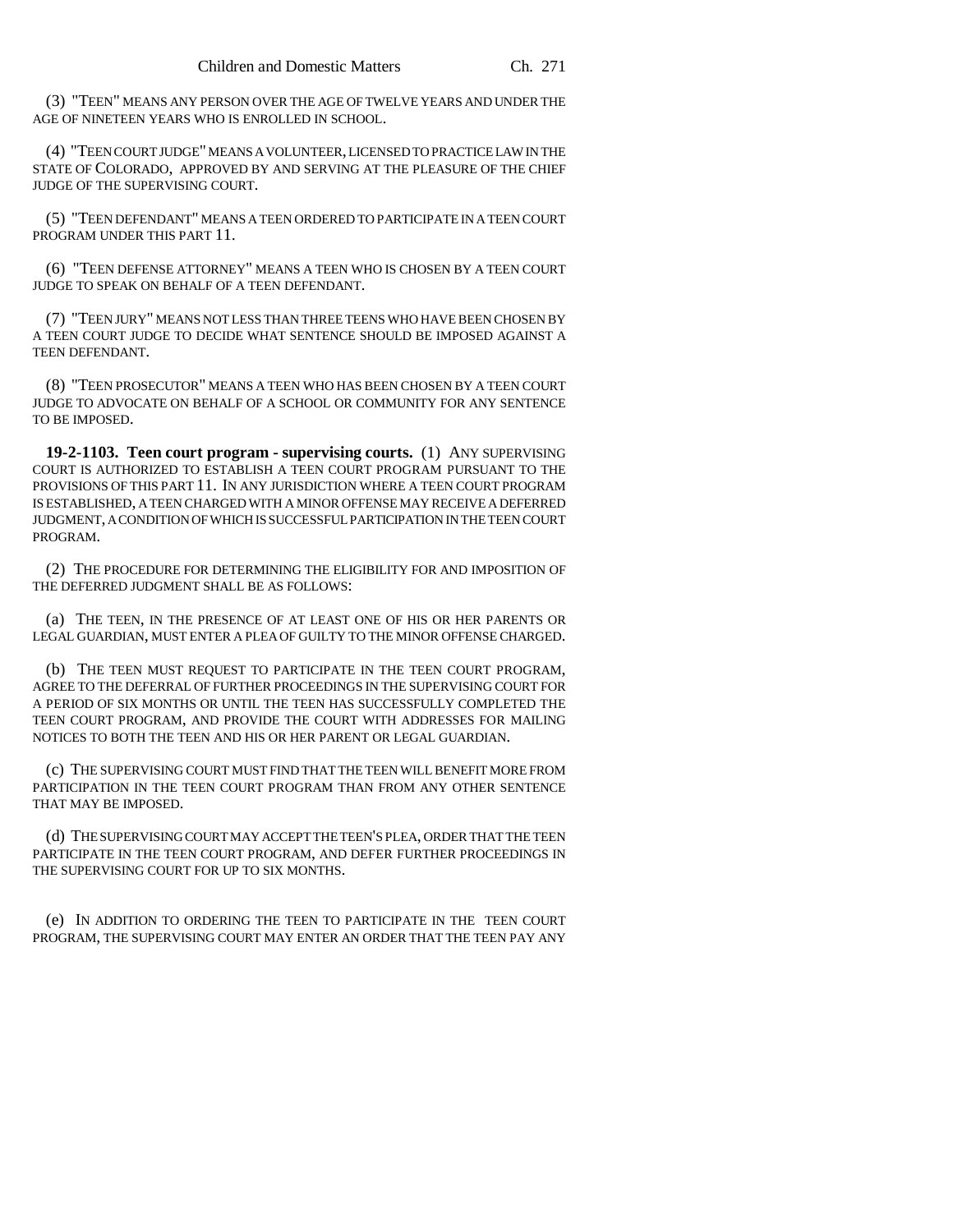RESTITUTION OTHERWISE AUTHORIZED BY LAW.

(3) IF THE SUPERVISING COURT RECEIVES A REPORT FROM THE TEEN COURT JUDGE THAT THE TEEN HAS NOT SUCCESSFULLY COMPLETED THE TEEN COURT PROGRAM, OR IF WITHIN SIX MONTHS AFTER THE ENTRY OF THE ORDER FOR DEFERRED JUDGMENT THE SUPERVISING COURT HAS NOT RECEIVED A REPORT THAT THE TEEN HAS SUCCESSFULLY COMPLETED THE TEEN COURT PROGRAM, THE COURT SHALL SCHEDULE A SENTENCING HEARING, SEND NOTICE TO THE TEEN AND HIS OR HER PARENT OR LEGAL GUARDIAN AT THE ADDRESSES GIVEN AT THE TIME OF THE ORDER FOR DEFERRED JUDGMENT OR ANY CHANGED ADDRESS, AND AT THE SENTENCING HEARING IMPOSE ANY OTHER SENTENCE AUTHORIZED FOR THE OFFENSE CHARGED.

(4) IF THE SUPERVISING COURT RECEIVES A REPORT FROM THE TEEN COURT JUDGE THAT THE TEEN HAS SUCCESSFULLY COMPLETED THE TEEN COURT PROGRAM, THE COURT SHALL DISMISS ALL CHARGES AGAINST THE TEEN. THE DISMISSAL SHALL NOT CONSTITUTE A CONVICTION FOR ANY PURPOSE.

**19-2-1104. Procedures - hearings.** (1) SUBJECT TO ANY APPLICABLE RULES OF THE COLORADO SUPREME COURT, THE SUPERVISING COURT SHALL BE RESPONSIBLE FOR ESTABLISHING PROCEDURES FOR ANY TEEN COURT PROGRAM UNDER ITS JURISDICTION, INCLUDING BUT NOT LIMITED TO:

(a) THE USE OF ITS COURTROOM AND OTHER FACILITIES DURING TIMES WHEN THEY ARE NOT REQUIRED FOR OTHER COURT BUSINESS;

(b) THE APPROVAL OF TEEN COURT JUDGES;

(c) THE COLLECTION OF A FEE FROM ANY TEEN DEFENDANT;

(d) THE RANGE OF SENTENCING OPTIONS THAT MAY BE IMPOSED UPON A TEEN DEFENDANT THAT SHALL NOT INCLUDE A TERM OF IMPRISONMENT NOR THE PAYMENT OF RESTITUTION, BUT MAY INCLUDE:

(I) COMMUNITY SERVICE SUPERVISED BY THE SUPERVISING COURT;

(II) PARTICIPATION IN LAW-RELATED EDUCATION CLASSES, COUNSELING, TREATMENT, OR OTHER PROGRAMS; OR

(III) PARTICIPATION AS A JUROR OR OTHER TEEN COURT MEMBER IN PROCEEDINGS INVOLVING TEEN DEFENDANTS.

(2) WHENEVER A TEEN, AS A CONDITION OF A DEFERRED JUDGMENT, HAS BEEN ORDERED TO PARTICIPATE IN A TEEN COURT PROGRAM, THE TEEN AND HIS OR HER PARENT OR LEGAL GUARDIAN SHALL BE ORDERED TO APPEAR AT A TEEN COURT SENTENCING HEARING. THE TEEN COURT JUDGE SHALL PRESIDE OVER THE SENTENCING HEARING. THE TEEN DEFENDANT MAY REPRESENT HIMSELF OR HERSELF OR BE REPRESENTED BY A TEEN DEFENSE ATTORNEY. THE FOLLOWING PROCEDURES SHALL BE FOLLOWED AT THE TEEN COURT SENTENCING HEARING:

(a) THE TEEN COURT JUDGE SHALL SELECT A TEEN JURY;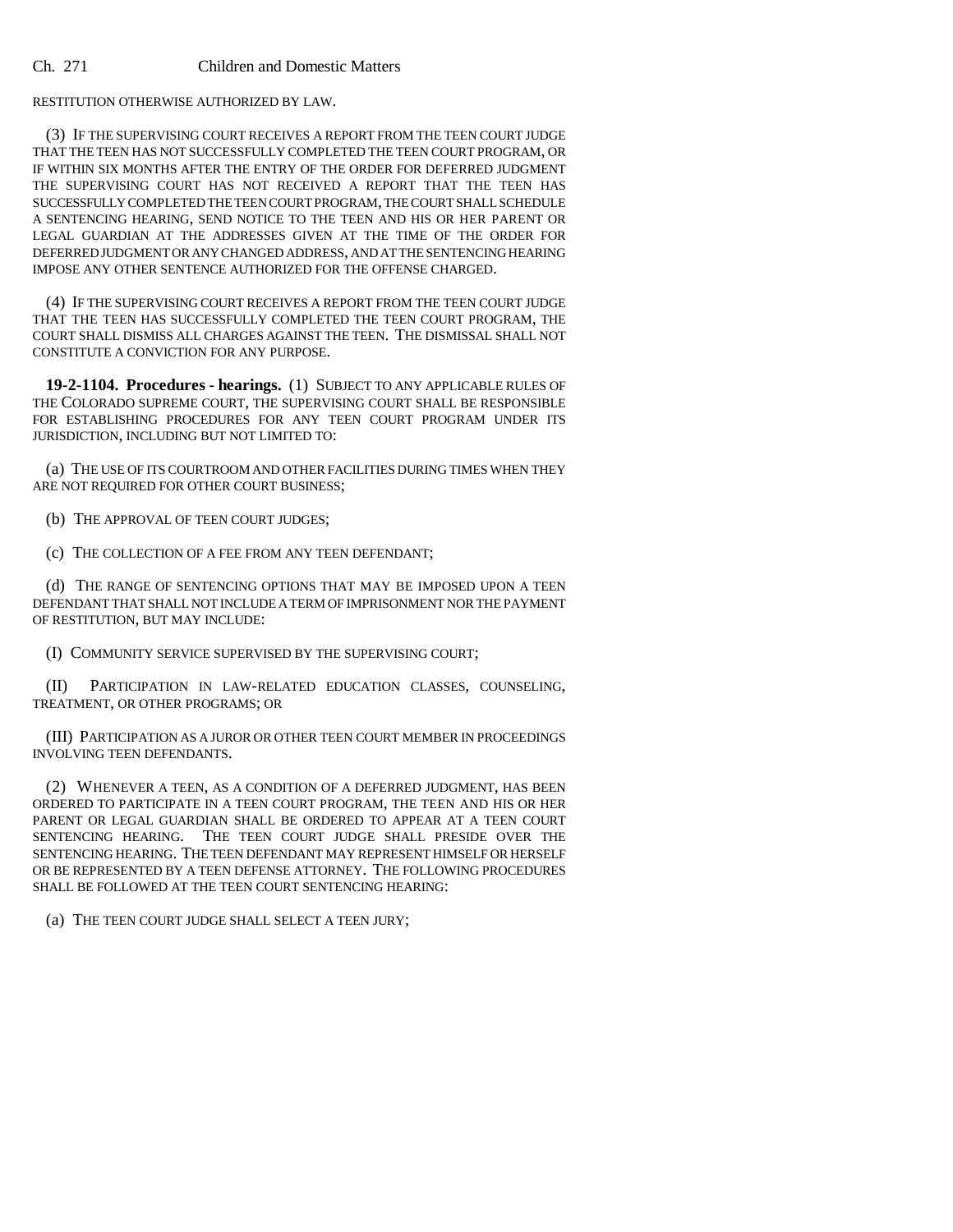(b) THE TEEN PROSECUTOR AND EITHER THE TEEN DEFENDANT OR TEEN DEFENSE ATTORNEY MAY QUESTION THE JURY ON THEIR KNOWLEDGE OF THE DEFENDANT OR THE FACTS OF THE OFFENSE FOR WHICH THE TEEN DEFENDANT WAS CHARGED;

(c) THE TEEN COURT JUDGE MAY ORDER THAT A TEEN JUROR BE REPLACED IF THE JUDGE FINDS THAT THE JUROR MAY BE BIASED;

(d) THE TEEN PROSECUTOR AND EITHER THE TEEN DEFENDANT OR TEEN DEFENSE ATTORNEY MAY MAKE AN OPENING STATEMENT;

(e) THE TEEN DEFENDANT SHALL BE SUBJECT TO CROSS EXAMINATION BY THE TEEN PROSECUTOR CONCERNING THE CIRCUMSTANCES OR FACTS SURROUNDING THE OFFENSE OR THE CHARACTER OF THE TEEN DEFENDANT, AND MAY EITHER MAKE A STATEMENT OR BE SUBJECT TO DIRECT EXAMINATION BY THE TEEN DEFENSE ATTORNEY;

(f) EACH SIDE MAY OFFER WITNESSES AND DOCUMENTS CONCERNING THE CIRCUMSTANCES OR FACTS SURROUNDING THE OFFENSE OR THE CHARACTER OF THE TEEN DEFENDANT;

(g) THE TEEN PROSECUTOR AND EITHER THE TEEN DEFENDANT OR TEEN DEFENSE ATTORNEY MAY MAKE A CLOSING STATEMENT;

(h) UNLESS OTHERWISE ORDERED BY THE TEEN COURT JUDGE, THE TEEN JURY SHALL DELIBERATE IN PRIVATE AND SHALL UNANIMOUSLY AGREE UPON THE SENTENCE TO BE IMPOSED AGAINST THE TEEN DEFENDANT, PURSUANT TO GUIDELINES ADOPTED BY THE COURT;

(i) IF THE JURY IS UNABLE TO UNANIMOUSLY AGREE ON A SENTENCE, THEN THE TEEN COURT JUDGE SHALL IMPOSE THE SENTENCE, PURSUANT TO GUIDELINES ADOPTED BY THE COURT.

(3) THE TEEN COURT JUDGE SHALL ENTER A WRITTEN ORDER THAT:

(a) ORDERS THE TEEN DEFENDANT TO COMPLETE THE SENTENCE IMPOSED BY THE TEEN JURY;

(b) ORDERS THE TEEN DEFENDANT TO SUBMIT A WRITTEN REPORT TO THE TEEN COURT JUDGE WITHIN THREE MONTHS AFTER THE SENTENCING HEARING SHOWING SATISFACTORY COMPLETION OF THE TERMS OF THE SENTENCE; AND

(c) NOTIFIES THE TEEN DEFENDANT THAT IF THE TEEN COURT JUDGE DOES NOT RECEIVE THE WRITTEN REPORT WITHIN THE TIME REQUIRED, THE TEEN COURT JUDGE SHALL FILE WITH THE SUPERVISING COURT A REPORT STATING THAT THE TEEN DEFENDANT HAS NOT SATISFACTORILY COMPLETED THE TEEN COURT PROGRAM.

(4) WITHIN SIX MONTHS AFTER THE ORDER FOR DEFERRED JUDGMENT, THE TEEN COURT JUDGE SHALL FILE A WRITTEN REPORT WITH THE SUPERVISING COURT NOTIFYING THE COURT WHETHER THE TEEN DEFENDANT HAS SATISFACTORILY COMPLETED THE TEEN COURT PROGRAM.